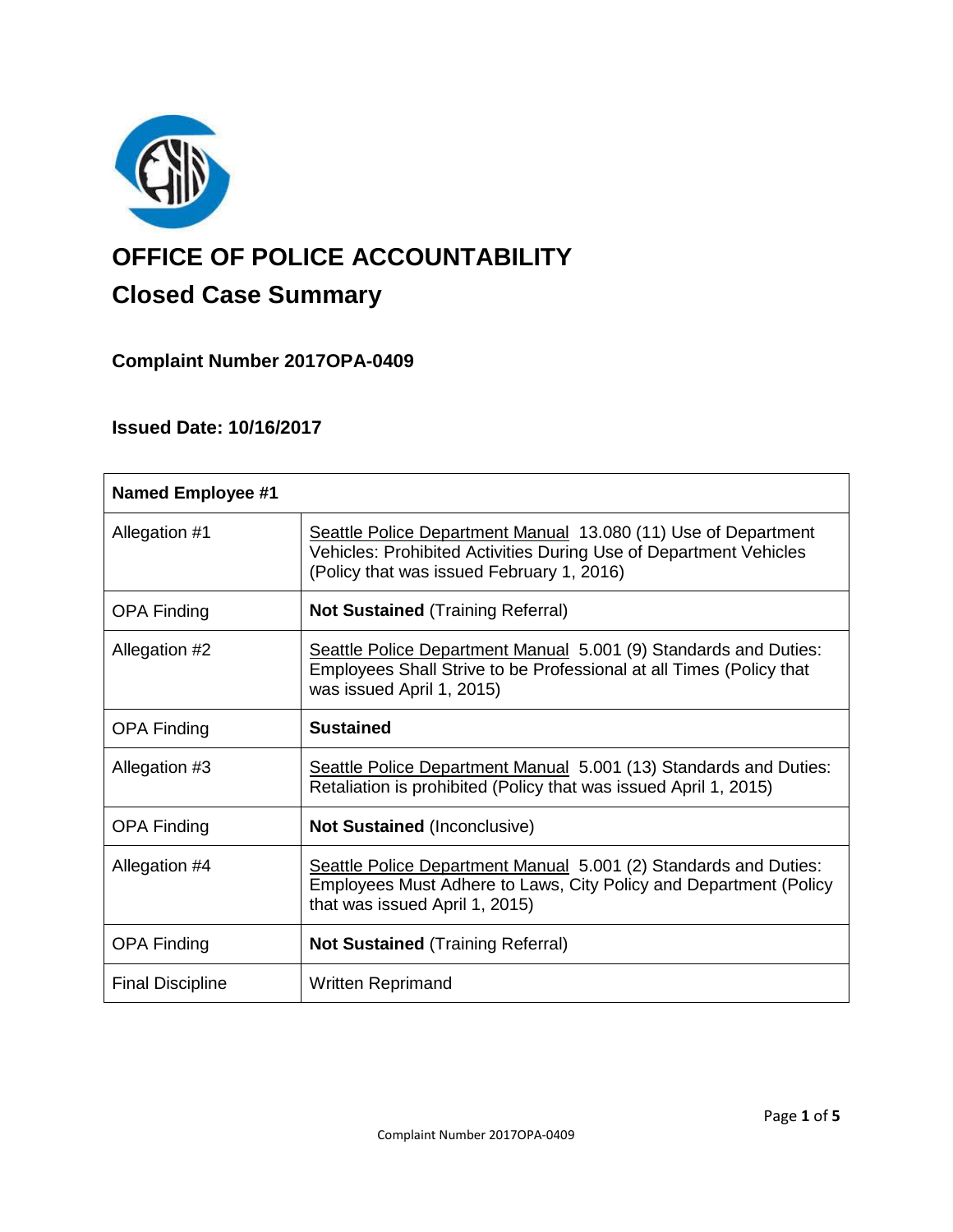#### **INCIDENT SYNOPSIS**

The Named Employee contacted the complainant in a parking lot.

#### **COMPLAINT**

The complainant alleged that Named Employee #1 blocked her from getting off on her exit in retaliation for changing lanes in front of him, and then followed and aggressively tailgated her when she did manage to turn off the highway into a parking lot. The complainant further alleged that Named Employee #1's "highly aggressive" driving endangered her ability to drive safely and that he drove for an extended distance in a "Bus Only" lane.

#### **INVESTIGATION**

The OPA investigation included the following actions:

- 1. Review of the complaint
- 2. Search for and review of all relevant records and other evidence
- 3. Review of private video
- 4. Interview of SPD employee

#### **ANALYSIS AND CONCLUSION**

SPD Policy 13.080(11) contains guidance as to what activities are prohibited during the use of Department vehicles. Relevant to this case, the policy prohibits: "Driving in a manner that is discourteous or aggressive, unless necessary to effect a recognized law enforcement purpose." (Id.)

As discussed in the context of Allegation #2, the OPA Director found that the totality of Named Employee #1's behavior was unprofessional. However, there was a dispute of fact as to whether Named Employee #1's driving, itself, was discourteous and aggressive. The complainant certainly believed that it was; however, Named Employee #1 argued to the contrary. There was no video that captured Named Employee #1's driving. As such, the OPA Director could not conclusively determine that his vehicle operation was in violation of this specific section of the policy.

SPD Policy 5.001-POL-9 requires that SPD employees "strive to be professional at all times." The policy further instructs that "employees may not engage in behavior that undermines public trust in the Department, the officer, or other officers." (SPD Policy 5.001-POL-9.)

As explained above, the complainant and Named Employee #1 disagreed as to whether Named Employee #1 was driving in a discourteous and aggressive manner. However, a number of other facts concerning his driving were either agreed or could not reasonably be disputed: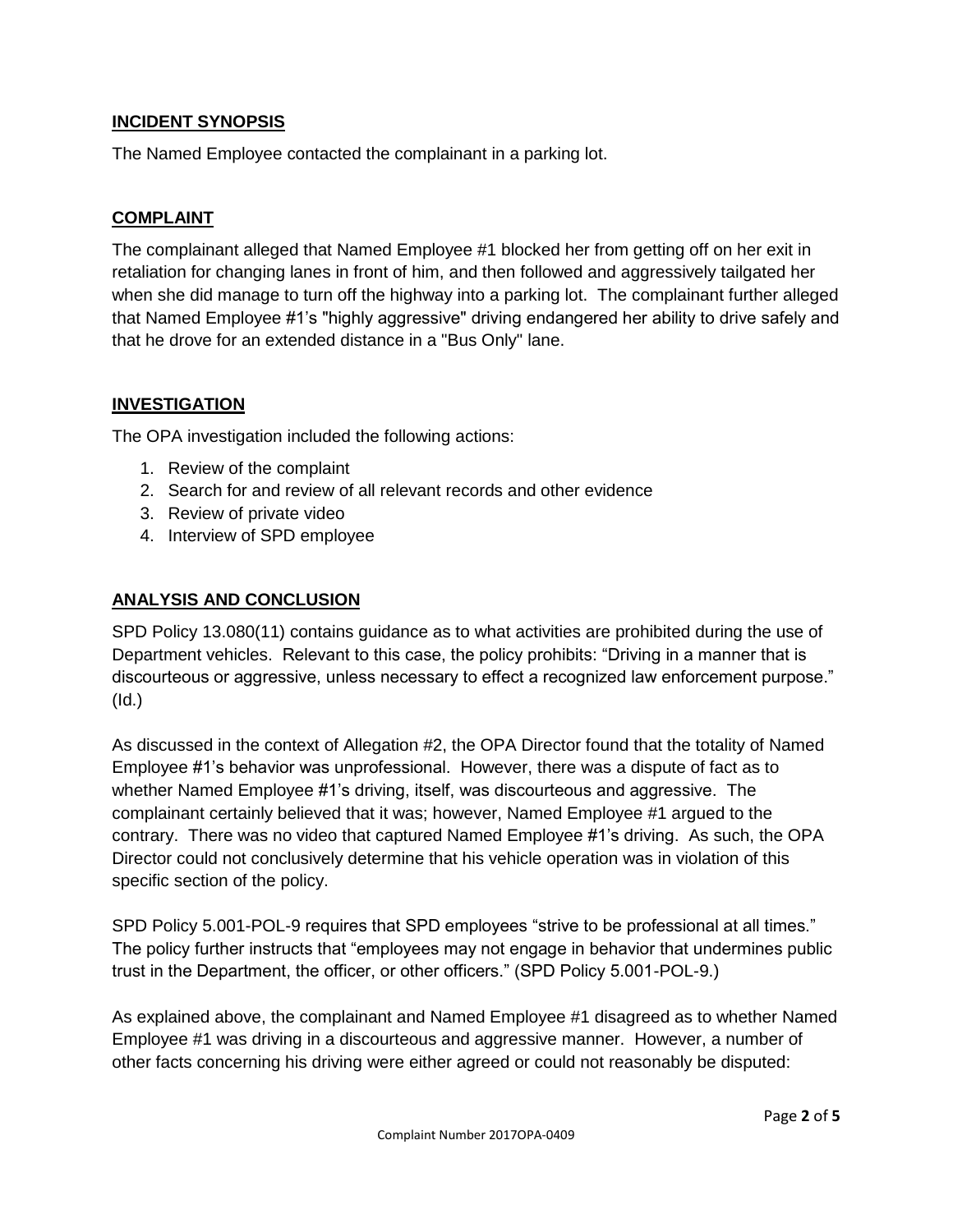- Named Employee #1 drove parallel to the complainant for a period of time, as had he not been he would have been unable to see that she was looking straight ahead while she was driving.
- The complainant did not exit the highway until after her originally intended exit.
- Named Employee #1 followed her off the highway into a parking lot where he parked and continued to observe her.

It was also undisputed that Named Employee #1 did not ever explain to the complainant why he had been driving parallel to her and why he followed her. Named Employee #1 could have simply told her that he was concerned that she was impaired and was thus worried about a potential threat to the public. This may have de-escalated the entire interaction and prevented the filing of this complaint. Instead, when asked why he was driving in the bus lane and apparently following her, Named Employee #1 intimated to the complainant that he was using the bus lane to monitor peak hour infractions. Even under Named Employee #1's account, this statement was knowingly false and was evidently purposed to be misleading to the complainant.

All of the above was compounded by the fact that following the complainant on the highway and then to a parking lot to determine whether she was intoxicated was well outside of the scope of Named Employee #1's duties and responsibilities.

Notably, when asked at his OPA interview whether he could put himself in the complainant's shoes and understand why his behavior may have intimidated her, he simply stated: "She may have believed I was angry and mad at her, but I wasn't." This demonstrated, in the OPA Director's opinion, either an inability or unwillingness to understand how his conduct, even if he believed it to be reasonable, may have negatively affected the complainant.

The OPA Director found that Named Employee #1's behavior in this instance, when viewed in its totality, was unprofessional and undermined the public's trust in the Department.

SPD policy precludes its employees from engaging in retaliation. (SPD Policy 5.001-POL-13.) Retaliatory acts are defined under SPD's policy to include "discouragement, intimidation, coercion, or adverse action against any person." (Id.)

While the OPA Director found that Named Employee #1's behavior was unprofessional and outside of the scope of his duties, the evidence was inconclusive as to whether his conduct rose to the level of retaliation as contemplated by the policy.

The complainant alleged that Named Employee #1 continuously drove in the bus lane in an effort to keep pace with her vehicle and prevent her from switching lanes. Named Employee #1 admitted that he remained in the bus lane and that he did not do so in furtherance of his parking enforcement duties. Named Employee #1 stated that he stayed in the bus lane in order to keep an eye on the complainant and to determine whether she was driving while impaired.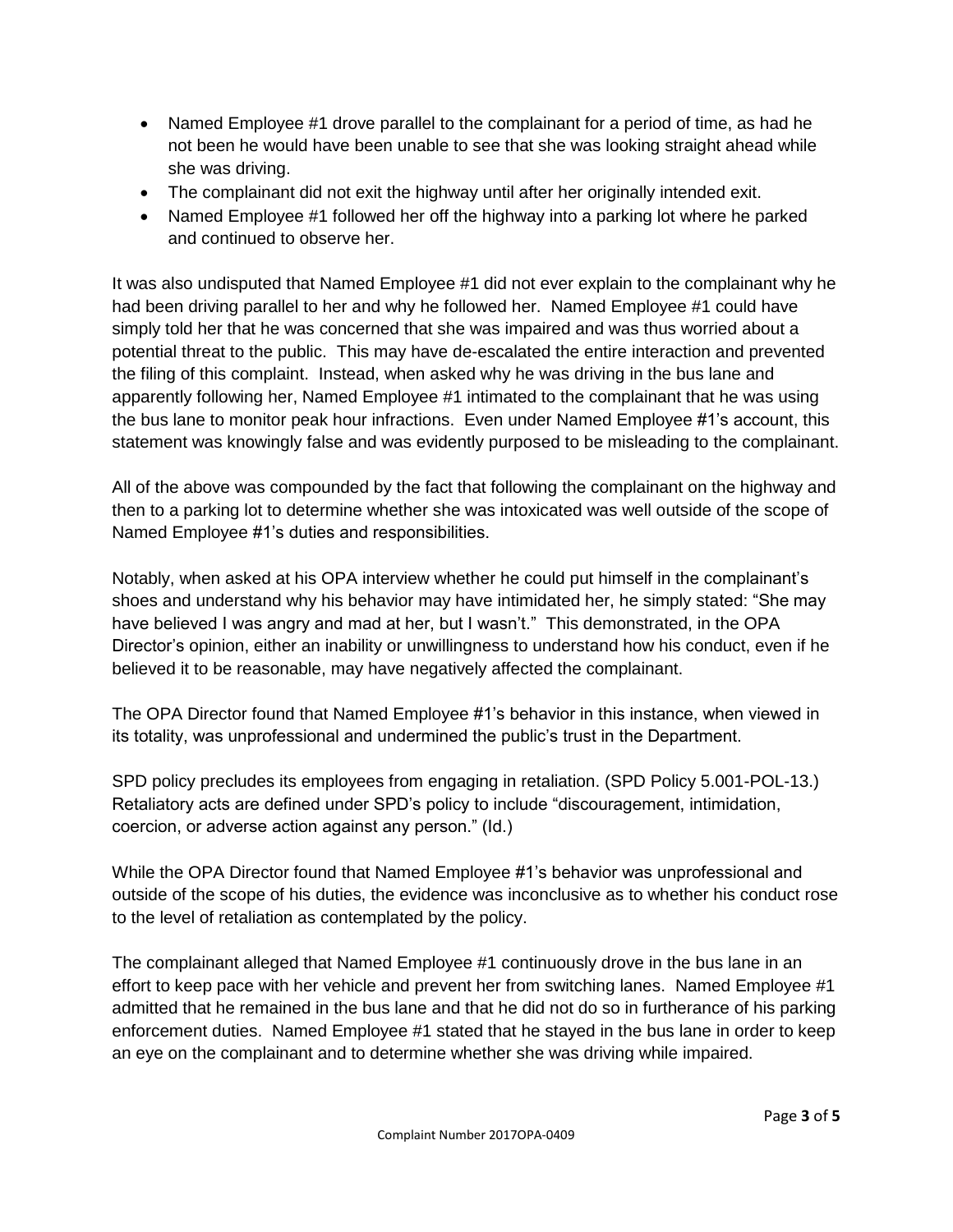Pursuant to the Revised Code of Washington, bus lanes are restricted to buses. While law enforcement vehicles are certainly allowed to drive in bus lanes to conduct law enforcement activity, when they are not doing so, such vehicles must travel in the normal lanes of traffic like any civilian. While Named Employee #1 rationalized that he was trying to determine whether the complainant was impaired, that was not his job. To the extent that Named Employee #1 believed that the complainant was a true danger to the public, he should have notified a police officer or radioed in his observations, even in light of the priority call restriction. He did not do so. As the OPA Director recommend sustaining Allegation #2, above, he did not believe it necessary to also sustain this allegation.

#### **FINDINGS**

#### **Named Employee #1**

Allegation #1

The evidence showed that the Named Employee would benefit from additional training. Therefore a finding of **Not Sustained** (Training Referral) was issued for *Use of Department Vehicles: Prohibited Activities During Use of Department Vehicles.*

**Training Referral:** Named Employee #1 should receive additional training as to the requirements of SPD Policy 13.080(11). Named Employee #1 should also receive counseling from his chain of command as the Department's expectations for his driving, as well as to explain to Named Employee #1 the effect his conduct could potentially have on a civilian.

#### Allegation #2

A preponderance of the evidence showed that Named Employee #1's behavior, when viewed in its totality, was unprofessional and undermined the public's trust in the Department. Therefore a **Sustained** finding was issued for *Standards and Duties: Employees Shall Strive to be Professional at all Times.*

#### **Discipline Imposed:** Written Reprimand

#### Allegation #3

There was not a preponderance of the evidence either supporting or refuting the allegation. Therefore a finding of **Not Sustained** (Inconclusive) was issued for *Standards and Duties: Retaliation is prohibited.*

#### Allegation #4

The evidence showed that the Named Employee would benefit from additional training. Therefore a finding of **Not Sustained** (Training Referral) was issued for *Standards and Duties: Employees Must Adhere to Laws, City Policy and Department.*